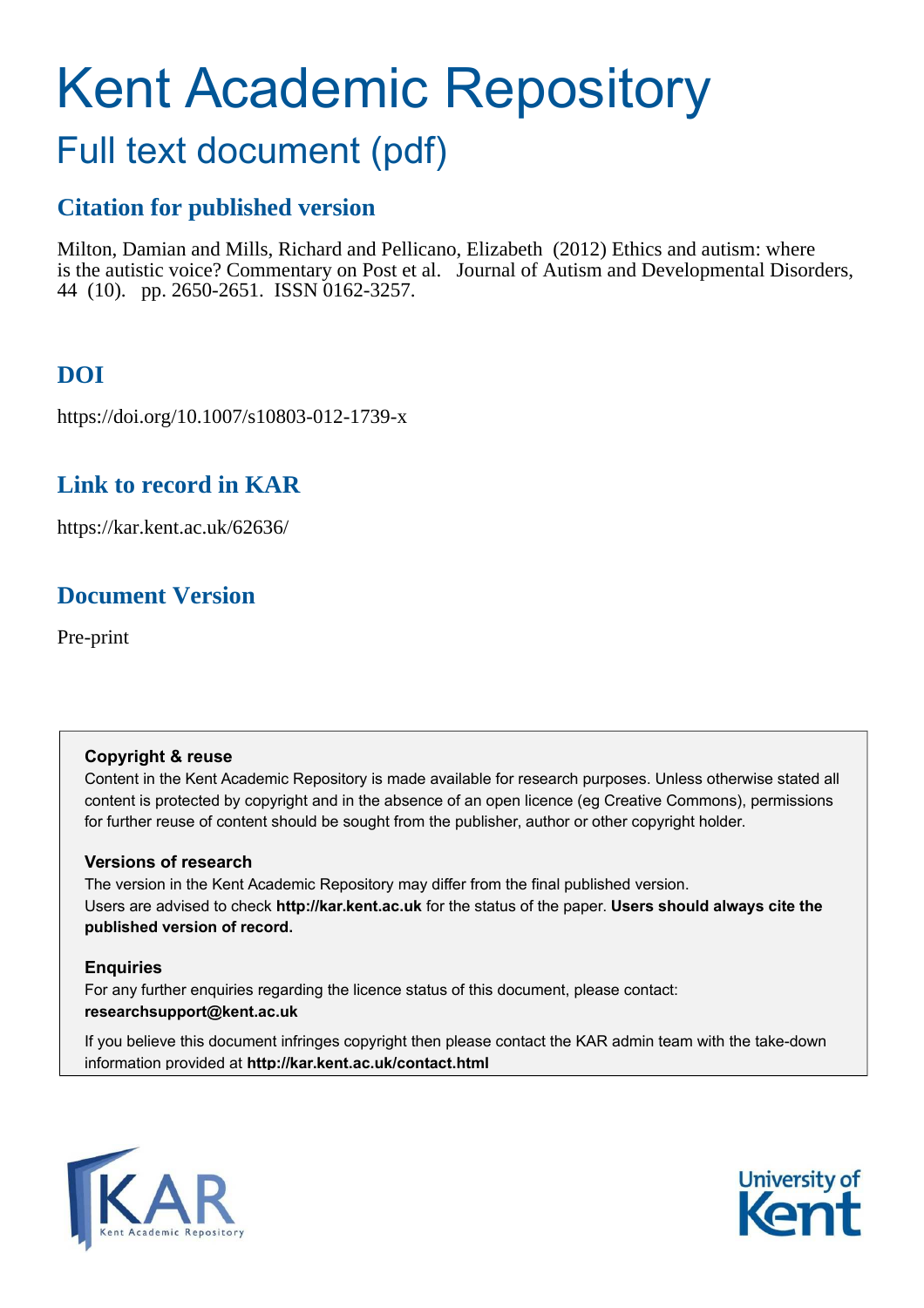#### **Ethics and autism: where is the autistic voice?**

**Commentary on Post et al.** 

#### **Damian Milton<sup>1</sup> , Richard Mills<sup>2</sup> , & Elizabeth Pellicano3,4**

<sup>1</sup>Autism Centre of Educational Research (ACER), School of Education, University of Birmingham, Birmingham, UK; **<sup>2</sup>**Research Autism, London, UK; **<sup>3</sup>**Centre for Research in Autism and Education (CRAE), Institute of Education, University of London, UK; **<sup>4</sup>**School of Psychology, University of Western Australia, Perth, Australia

Word count: 544 words

\*Corresponding author:

Dr Liz Pellicano

Centre for Research in Autism and Education

Department of Psychology and Human Development

Institute of Education

25 Woburn Square Tel: +44 (0)207 331 5140

London WC1H 0AA **Email:** London WC1H 0AA Email: London WC1H 0AA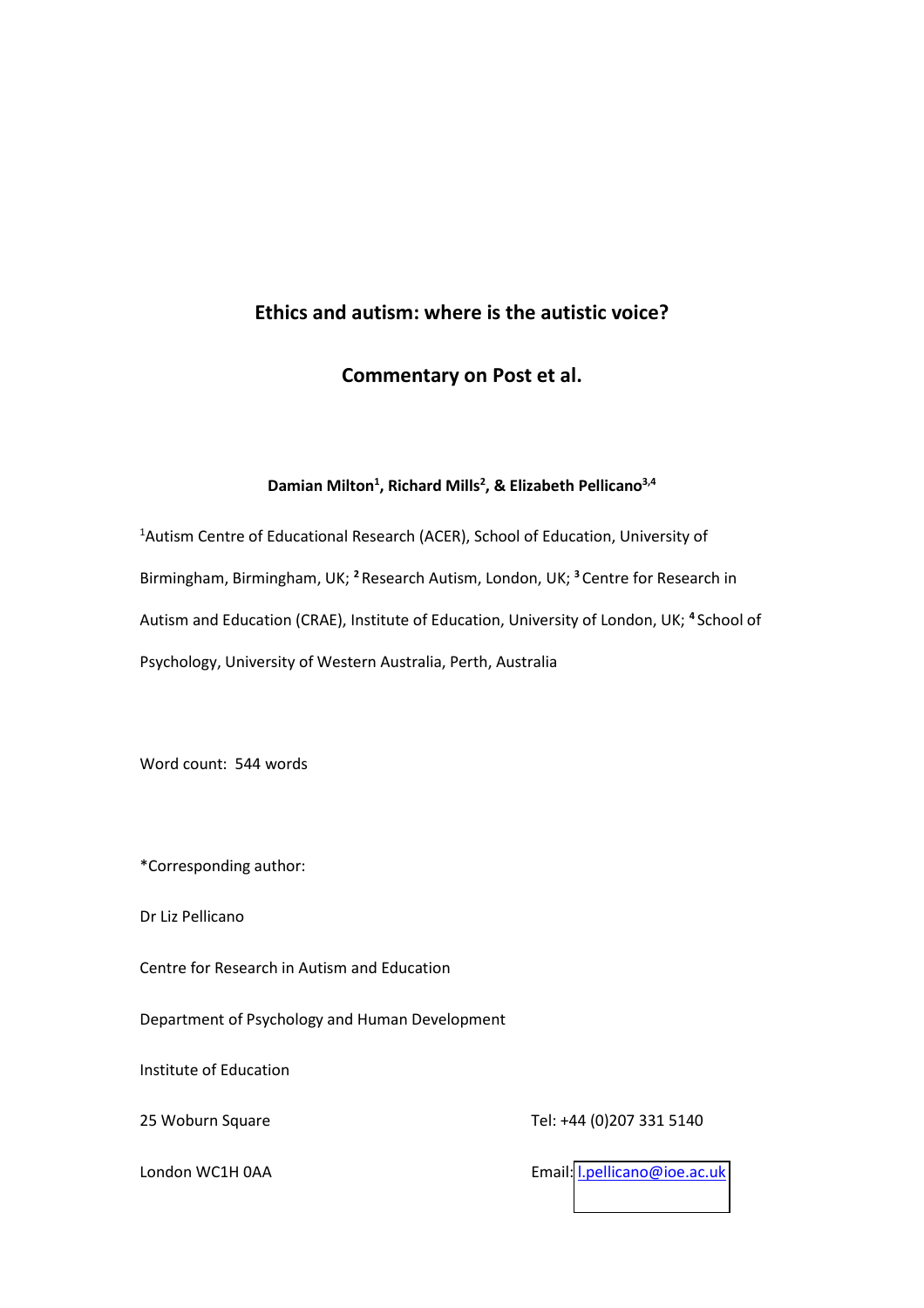In their recent Brief Report, Post et al. (2012) described the development of the Stony Brook Guidelines, a document outlining treatment-related ethical and social issues for autistic people, their families and professionals, developed, they claim, through extended discussions between professionals and those primarily "affected".

Although we very much welcome efforts by professionals, researchers, and families to consider the social and ethical issues relating to the lives of autistic people, we have serious concerns both with the way in which Post et al.'s discussions took place and the resulting Guidelines. Indeed, we believe that they threaten to send entirely the wrong message to professionals regarding the "ethics of the care of people with autism and their families".

The authors claim that their guidelines are "based not on 'top-down' imposition of professional expertise but rather on 'bottom-up' grass roots attention to the voices of affected individuals and families". Yet they provide no indication of how the views of "affected individuals" were elicited. There were no autistic voices on the committee of 17 professionals, who derived the Guidelines, half of whom were parents or siblings of autistic individuals. While non-autistic parents and professionals might claim that they are best placed to speak for autistic individuals, especially those who find it difficult to speak for themselves, this cannot be accepted on face value. We believe that human dignity requires us to make every effort to access the views and perspectives of autistic people. The absence of any sustained attempt to represent the views of autistic individuals themselves reflects a paternalistic approach to the ethics of care and threatens further to disempower those already frequently overlooked in key decision-making processes that shape their lives.

Furthermore, the tone of this Brief Report is deeply patronizing throughout. The research aims are primarily discussed in terms of the "impact" of autism on family members, while autism is defined solely in terms of a functional deficit within a medical model narrative. In this way, the authors appear to either ignore or are unaware of social models of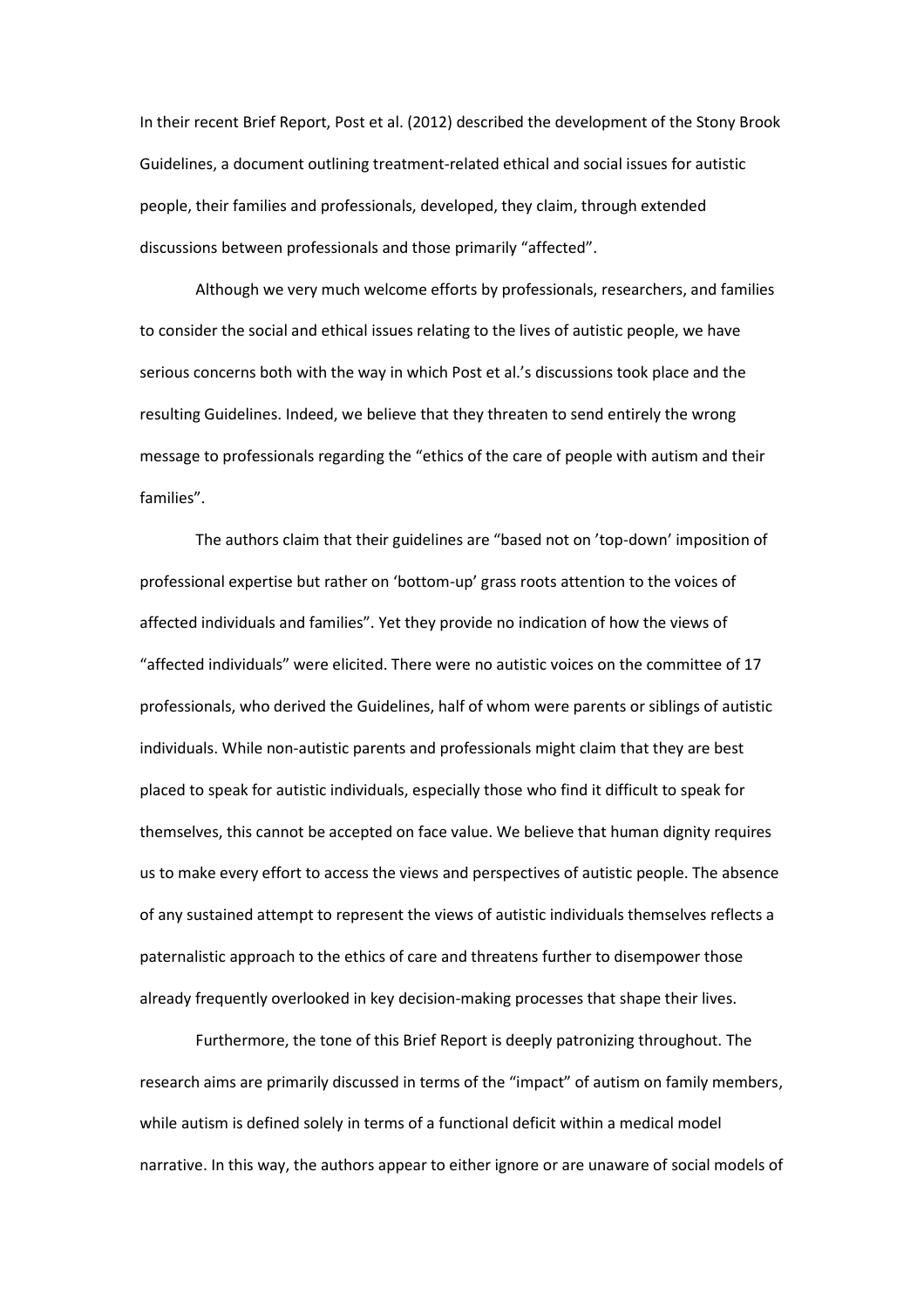disability and autistic self-advocacy. For example, issues regarding quality of life and happiness are framed within a normalising perspective, including "hopes for a cure" – something that many autistic people either do not want and/or see as an unrealistic goal to pursue, or even as supporting an eugenicist agenda. Indeed, little weight is given to the value of autistic autonomy or to the commentary of autistic authors and researchers over the past 20 years (e.g., Arnold, 2010; Lawson, 2008; Milton, 2012; Sinclair, 1993; Williams, 1996).

We must do better than this. The ethics of the autism research should encompass the various perspectives and best interests of both autistic people *and* their families. We therefore need to devise ways of developing mechanisms that both place the perspectives of autistic people "at the centre of the autism conversation" (Ne'eman, 2011) and are attentive to the diversity of voices within the autism community. Such mechanisms must also be truly participatory (see Pellicano, Ne'eman, & Stears, 2011), actively seeking to overcome the power differentials that exist between autistic people and established authorities. This will not necessarily be easy: disagreement will be inevitable, especially when tackling deeply contested issues like challenges to autonomy. But it offers the only ethically acceptable way forward.